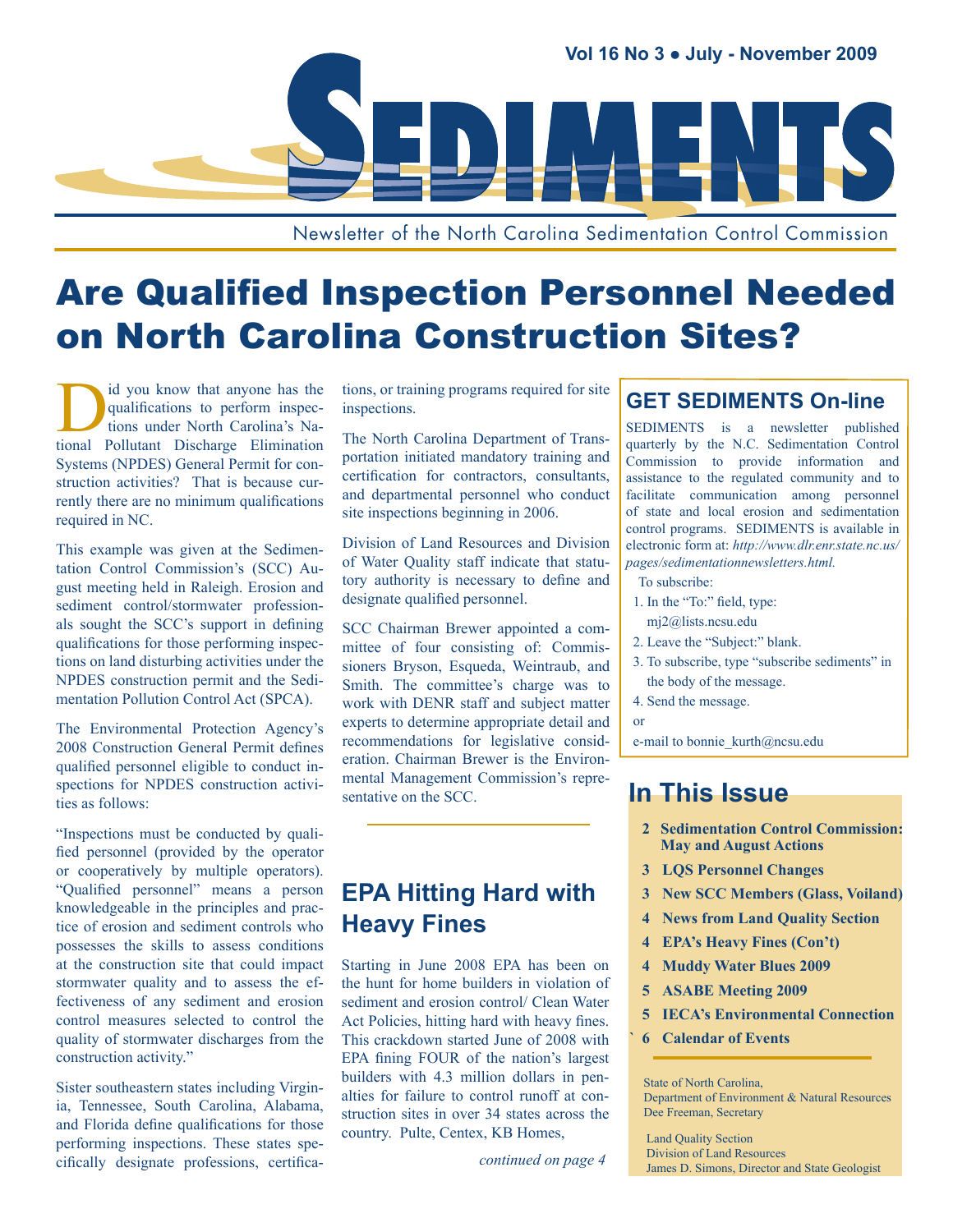## <span id="page-1-0"></span>**NC Sedimentation Control Commission: May Actions**

At its meeting on May 21, 2009, the NC Sedimentation Control Commission (SCC) took the following actions:

#### **Education Projects:**

• Funded WRRI to support the NC Sedimentation Control Commission (SCC) and NC Department of Environment and Natural Resources – Division of Land Resources, Land Quality Section (DENR-LQS) staff by providing assistance in the continuation of workshops for design professions training. Three workshops were funded, one for the November 2009 and two the spring of 2010 (\$20,088).

• Funded WRRI to continue support for the annual workshop and awards banquet for the Local Erosion and Sediment Control Programs, including meeting facility and attendee travel (\$73,762).

• Funded NC State University to continue electronic production (web posting & listserv) of the Sediments Newsletter (\$28,750). Substantial savings will be realized by elimination of printing and postage cost.

#### **Delegated Local Programs:**

• Orange County: Approved the continuation of Local Delegation of erosion and sediment control (ES&C) programs.

• Greensboro: Approved the continuation of Local Delegation with a recommendation that a ratio of one inspector for every 80 active projects be maintained.

• High Point: Approved the continuation of Local Delegation.

• Lincoln County and the City of Lincolnton: Approved the expansion of the jurisdiction of Lincoln County's Local Program to include the City of Lincolnton and its extraterritorial jurisdiction (ETJ) using Lincoln County's Erosion and Sedimentation Control Ordinance.

• Iredell County and Statesville and Troutman: Approved the expansion of the jurisdiction of Iredell County's Local Program to include the City of Statesville and the Town of Troutman.

 $\frac{1}{2}$ 

## **NC Sedimentation Control Commission: August Actions**

At its meeting on August 20, 2009, the NC Sedimentation Control Commission (SCC) took the following actions:

#### **Delegated Local Programs:**

- Wake County: Approved the continuation of Local Delegation of ES&C programs with the condition that written inspection reports be completed when violations are observed.
- Gaston County: Approved the continuation of Local Delegation.
- Village of Whispering Pines: Approved the continuation of Local Delegation.
- Town of Southern Pines: Approved the continuation of Local Delegation.

• Pitt County: Approved the continuation of Local Delegation.

• Iredell County and Town of Mooresville: Approved the expansion of the jurisdiction of Iredell County's Local Program to include the Town of Mooresville. Only new projects submitted after September 1, 2009 are included; the existing projects will remain with the NC DENR regional LQS office.

#### **Qualifications of Inspectors:**

• Formed a subcommittee (Bryson, Weintraub, Esqueda, and Smith) to discuss and recommend how to facilitate the establishment of a requirement that inspectors of construction sites permitted under the Sedimentation and Pollution Control Act or a NPDES General Stormwater Permit meet minimum qualifications similar to EPA's definition of "Qualified Inspectors." The committee was asked to coordinate with the SE Chapter of International Erosion Control Association (IECA), LQS staff, and DWQ stormwater staff. This would require statutory authority from the NC legislature.

Support documents for SCC actions may be found online at *[http://dlr.enr.state.nc.us/](http://dlr.enr.state.nc.us/scc.html) [scc.html](http://dlr.enr.state.nc.us/scc.html)* v<sup>2</sup>

To report possible violations of the NC SPCA call

1-866-STOPMUD or 786-7683



*SEDIMENTS* is published quarterly by the NC Sedimentation Control Commission to provide information and assistance to the regulated community and to facilitate communication among personnel of state and local erosion and sedimentation control programs.

Send comments to Janalyn Vo, NCDENR-Land Quality, 1612 Mail Service Center, Raleigh, NC 27699-1612. Email: Janalyn. Vo@ncdenr.gov. To receive *Sediments* electronically, please subscribe at: *[http://www.dlr.](http://www.dlr.enr.state.nc.us/pages/sedimentationnewsletters.html) [enr.state.nc.us/pages/sedimentationnewslet](http://www.dlr.enr.state.nc.us/pages/sedimentationnewsletters.html)*[ters.html](http://www.dlr.enr.state.nc.us/pages/sedimentationnewsletters.html) or contact bonnie kurth@ncsu.edu or (919) 515-3723.

Personnel of the Land Quality Section of the NC Department of Environment and Natural Resources provide information and assistance for implementation of the NC Erosion and Sedimentation Control Program. For assistance, please contact the Regional Engineer or the Raleigh headquarters listed below:

> Janet Boyer, PE 2090 US Hwy 70 Swannanoa, NC 28778 (828)296-4500

Steve Cook, CPESC 225 Green Street, Suite 714 Fayetteville, NC 28301 (910)433-3300

Zahid Khan 610 East Center Ave., Suite 301 Mooresville, NC 28115 (704)663-1699

John Holley, PE 3800 Barrett Drive, Suite 101 Raleigh, NC 27609 (919)791-4200

Pat McClain, PE 943 Washington Sq. Mall Washington, NC 27889 (252)946-6481

Dan Sams, PE 127 Cardinal Dr. Ext. Wilmington, NC 28405-3845 (910)796-7215

Matt Gantt, PE 585 Waughtown St. Winston-Salem, NC 27107 (336)771-5000

Gray Hauser, PE Raleigh Central Office 512 N. Salisbury St., 1612 MSC Raleigh, NC 27699-1612 (919)733-4574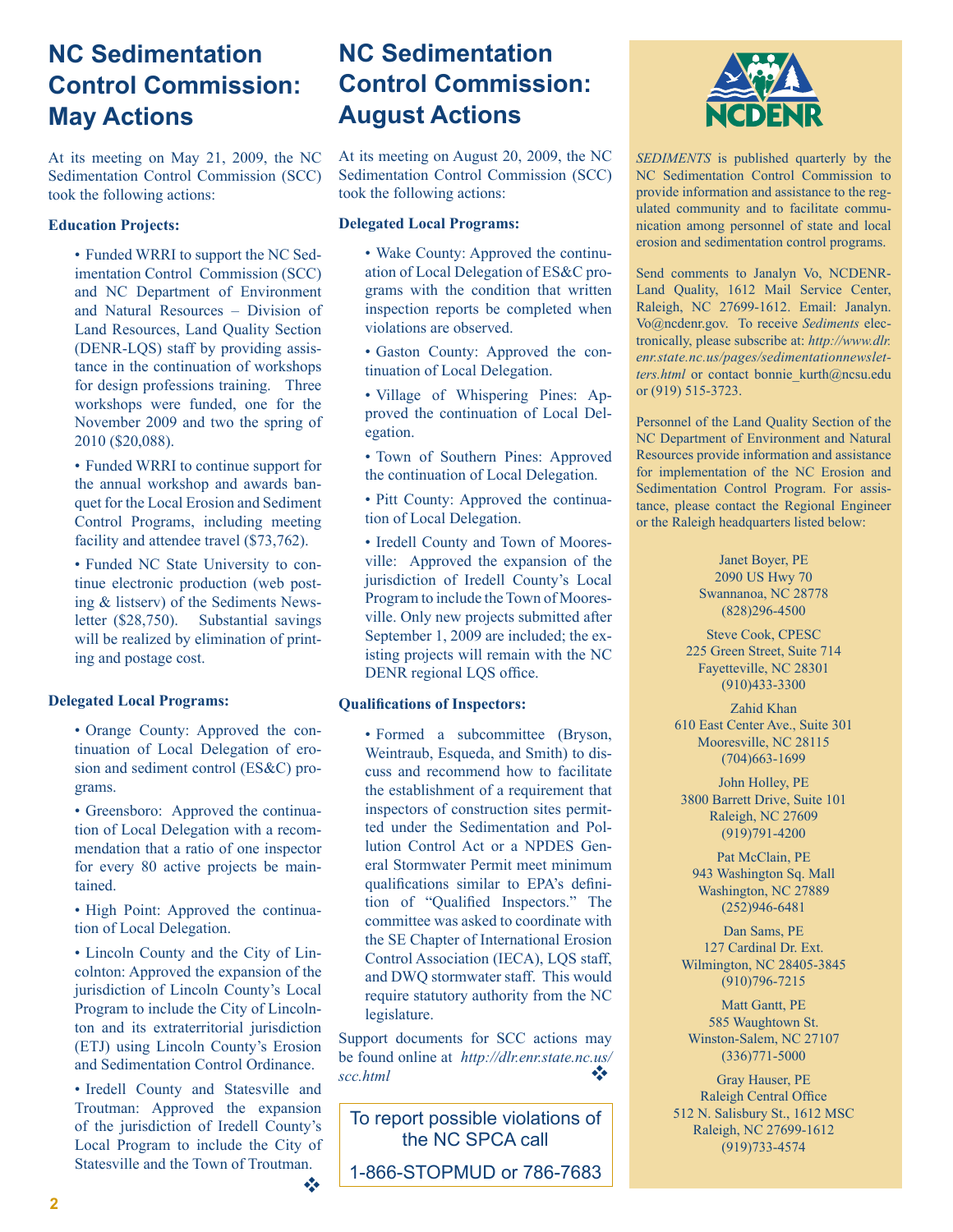### <span id="page-2-0"></span>**The North Carolina Sedimentation Control Commission**

The Sedimentation Control Commission (SCC) was created to administer the Sedimentation Control Program pursuant to the NC Sedimentation Pollution Control Act of 1973 (SPCA). It is charged with adopting rules, setting standards, and providing guidance for implementation of the Act. The composition of the Commission is set by statute to encompass a broad range of perspectives and expertise in areas related to construction, industry, government, and natural resource conservation and quality. All members are appointed by the Governor and serve threeyear terms, except for the Director of the Water Resources Research Institute of the University of North Carolina, who serves as long as he remains Director. The chairman of the SCC is named by the Governor. The following is a list of current members with the organizations they represent:

**Chairman:** Donnie W. Brewer **Greenville** NC Environmental Management Commission

> **Commissioners:** W.T. "Buzz" Bryson Raleigh NC Public Utilities

Elaine C. Chiosso Bynum Non-governmental Conservation

Tommy Esqueda Wake County NC Association of County Commissioners

Joseph H. Kleiss Raleigh NC State University, Dept. of Soil Science

Grover McPherson Winston-Salem NC Soil and Water Conservation Commission

> John William Miller, Jr. Burnsville NC Mining Commission

Michael P. Voiland Raleigh Water Resources Research Institute of The University of North Carolina

Robin Smith Burnsville Non-governmental Conservation

Joseph E. Glass Fayetteville Professional Engineers of NC

Richard Vick Wilson Carolinas Associated General Contractors

> Rob Weintraub Wake Forest NC Home Builders Association

### **LQS Personnel Changes**

**Katherine Marciniak,** Environmental Specialist, transferred from the Asheville Regional Office to the Washington Regional Office in April 2009.

**Amy Mullikin**, former Environmental Specialist in the Mooresville Regional Office, left state employment in June.

**Janalyn Vo** is the new Sediment Education Specialist in the Raleigh Central Office effective September 2009.

**Timothy Garrett**, Formerly Environmental Senior Specialist at the Washington Regional Office, left state government employment in October 2009.

### **New SCC Members**

### *Joseph (Joe) E. Glass, P.E.*

Originally from Fayetteville, Mr. Glass obtained a BS in Civil Engineering from N.C. State University in 1977. He is a registered Professional Engineer in North Carolina and South Carolina. He retired as Regional Engineer from the North Carolina Department of Environment and Natural Resources, Land Quality Section in 1997 after 20 years in enforcement of Erosion Control, Mining and Dam Safety Regulations. Mr. Glass worked as staff engineer at Larry King & Associates until April of 2001. Then he came to Fayetteville Public Works Commission (PWC) where he is currently Engineering Manager for the Water Resources Engineering Department. PWC is a private company categorized under electric services and located in Fayetteville, NC.

Mr. Glass has extensive experience in water resources planning and design. This includes the design and analysis of dams and stormwater ponds, design of erosion and sedimentation control devices, design of storm drainage systems as well as water distributions and sewer collection systems. He has conducted training sessions and has presented papers on various water resources issues.

### *Michael P. Voiland, PhD*

Michael P. Voiland, executive director of North Carolina Sea Grant, was named director of the Water Resources Research Institute (WRRI) of The University of North Carolina in August 2009. Voiland has been serving as acting director of WRRI since April. As director, Voiland oversees WRRI's statewide research and information transfer programs and will serve as a member of the North Carolina Sedimentation Control Commission, as provided by statute.

Voiland will now lead both WRRI and also the North Carolina Sea Grant College Program. Voiland joined North Carolina Sea Grant in June 2006. As North Carolina Sea Grant executive director, he oversees the program's research and outreach efforts on coastal topics including ecosystems, fisheries and seafood, coastal communities and hazard mitigation. He also holds appointments as research associate professor at UNC Wilmington, and adjunct associate professor at NCSU.

He previously had served 30 years at Cornell University, including roles with New York Sea Grant and Cornell's Cooperative Extension, Agricultural Experiment Station and Government Affairs Office. Voiland received a bachelor's and master's degrees in geography from the State University of New York at Albany. He earned a doctorate in natural resource management from the State University of New York College of Environmental Science and Forestry at Syracuse University.



*Top Row (L-R) Joe Glass, Richard Vick, Michael Voiland, Tommy Esqueda, Donnie Brewer. Bottom Row (L-R) Bill Miller, Joe Kleiss, Robin Smith, Elaine Chiosso, Buzz Bryson, Rob Weintraub*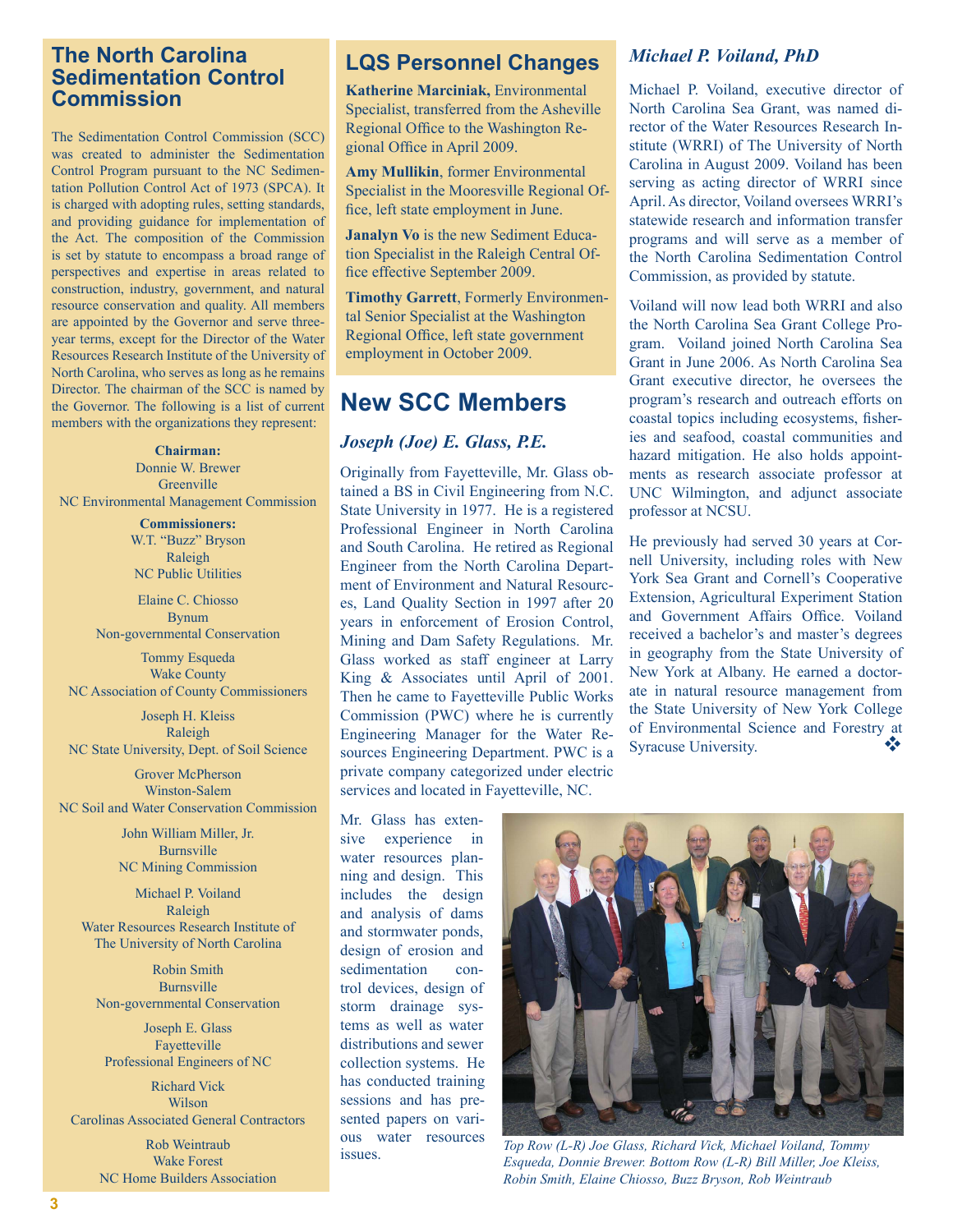## <span id="page-3-0"></span>**News from Land Quality Section**

### *Janalyn Vo - New Sedimentation Education Specialist*

Ms. Janalyn Vo joined the Land Quality Section Staff as the new Sedimentation Education Specialist on September 1, 2009. As the new education specialist, Ms. Vo replaces Ms. Ashley Rodgers who is now Assistant State Mining Specialist in the Raleigh Central Office.

Ms. Vo attended the University of Tennessee and received a Bachelor of Science in chemical engineering with a minor in environmental engineering and a Master of Science in environmental engineering. She formerly worked for The City of Maryville, Tennessee, as an Assistant Environmental Engineer in their Water Quality Department.

As part of her duties, Ms. Vo will oversee all the educational aspects of the Erosion and Sedimentation Control Program including planning the design and local program workshops sponsored by LQS and the Sedimentation Control Commission; contributing to the SEDIMENTS newsletter; helping facilitate the Sediment Education Committee meetings; and overseeing further updates to the Erosion and Sediment Control Planning and Design Manual.

Ms. Vo may be reached at 919-733-4574 or janalyn.vo@ncdenr.gov.

#### *Design Professional Workshops*

Each year, the Sedimentation Control Commission, in conjunction with the Land Quality Section and the Water Resources Research Institute, sponsors a series of workshops for design professionals. These workshops are intended to provide updates to the Sedimentation Pollution Control Act (SPCA), current design guidelines, and new technologies for controlling erosion and sedimentation. The fall workshop for design professionals was very successful and well attended. A total of approximately 150 individuals were in attendance at the workshop held in Hickory, NC.

If you missed out on the fall workshop, two workshops for the spring have also been scheduled:

*March 3-4, 2010 - The Village Inn Golf and Conference Center, Clemmons, NC*

*April 12-13, 2010 - McKimmon Center, Raleigh, NC*

Professional engineers and land surveyors may earn 12 PDHs and landscape architects may receive 10 continuing education credits for completion of both days.

Agendas and registration information may be found online at:

*<http://www.ncsu.edu/wrri/erosionworkshops.html>*

## **EPA Hitting Hard with Heavy Fines**

*(continued from page 1)*

and Richmond Homes of America were the four named in the settlement. The four companies in a joint statement said they were pleased with the agreements overall and "As leaders in the homebuilding industry, we share the government's goal of protecting and preserving clean waterways." The four homebuilders have also agreed to go above what is required of them by federal law in order to keep 600,000 tons (1.2 billion pounds) of sediment from entering the waterways.

In August of this year, 2009, Cooper Land Development agreed to pay a \$513,740.00 civil penalty for failure to comply with federal regulations controlling sediment on site from leaving and depositing in nearby waterways. EPA estimates by implementing the terms and conditions of this settlement, roughly 4,400 tons of sediments from the construction sites will be kept from polluting the nation's waters.

And again in November of this year, 2009, John Weiland Homes has agreed to pay \$350,000.00 for violations of the Clean Water Act. The EPA estimates that keeping in compliance with the regulations will help this company keep an estimated 18,500 TONS (37 million pounds) of sediment out of the waters EACH YEAR!

All of these builders have a great influence in the Southeast region of the US, impacting North Carolina and its waterways daily. Stan Meiburg of the EPA was quoted as having said "failure to properly control stormwater runoff at construction sites can have serious consequences for the environment." The agreements that have been made with all of these homebuilders "will result in better management practices that will ultimately lead to greater protection of rivers, lakes and streams across the Southeast."

Sources for this article: *[http://www.cbsnews.](http://www.cbsnews.com/stories/2008/06/11/tech/main4173209.shtml) [com/stories/2008/06/11/tech/main4173209.shtml](http://www.cbsnews.com/stories/2008/06/11/tech/main4173209.shtml)*

*[http://www.wral.com/business/](http://www.wral.com/business/briefs/story/6380982/) [briefs/story/6380982/](http://www.wral.com/business/briefs/story/6380982/)*

*[http://www.stormwaterauthority.org/li](http://www.stormwaterauthority.org/library/view_article.aspx?id=1339)[brary/view\\_article.aspx?id=1339](http://www.stormwaterauthority.org/library/view_article.aspx?id=1339)*

## **2009 IECA Southeast Chapter Conference-Muddy Water Blues Asheville, NC, May 2009**

*By Melanie McCaleb, Soil Science NCSU*

Everyone from the US EPA down to local government is increasing their scrutiny on stormwater as a major source of pollution. Our regional conference focused on the new requirements and new options for reaching them, particularly for construction sites. Improved erosion, sediment, and turbidity control systems were the focus, as well as regulatory and policy approaches to achieving reductions in non-point source pollution.

Russell Adsit, Executive Director of the International Control Association spoke on the evolution of sediment and erosion control over the years and the significant progress that we as a community have made since the enactment of the Clean Water Act in 1972. We've come a long way baby!



Jesse Pritts with the Environmental Protection Agency (EPA) also spoke to us about the Effluent Limit Guidelines (ELG) that will be published and in effect by the end of 2009. Eye opening!

Along with numerous other presentations throughout the days we were also fortunate enough to be able to have 2 workshops the day before the presentations: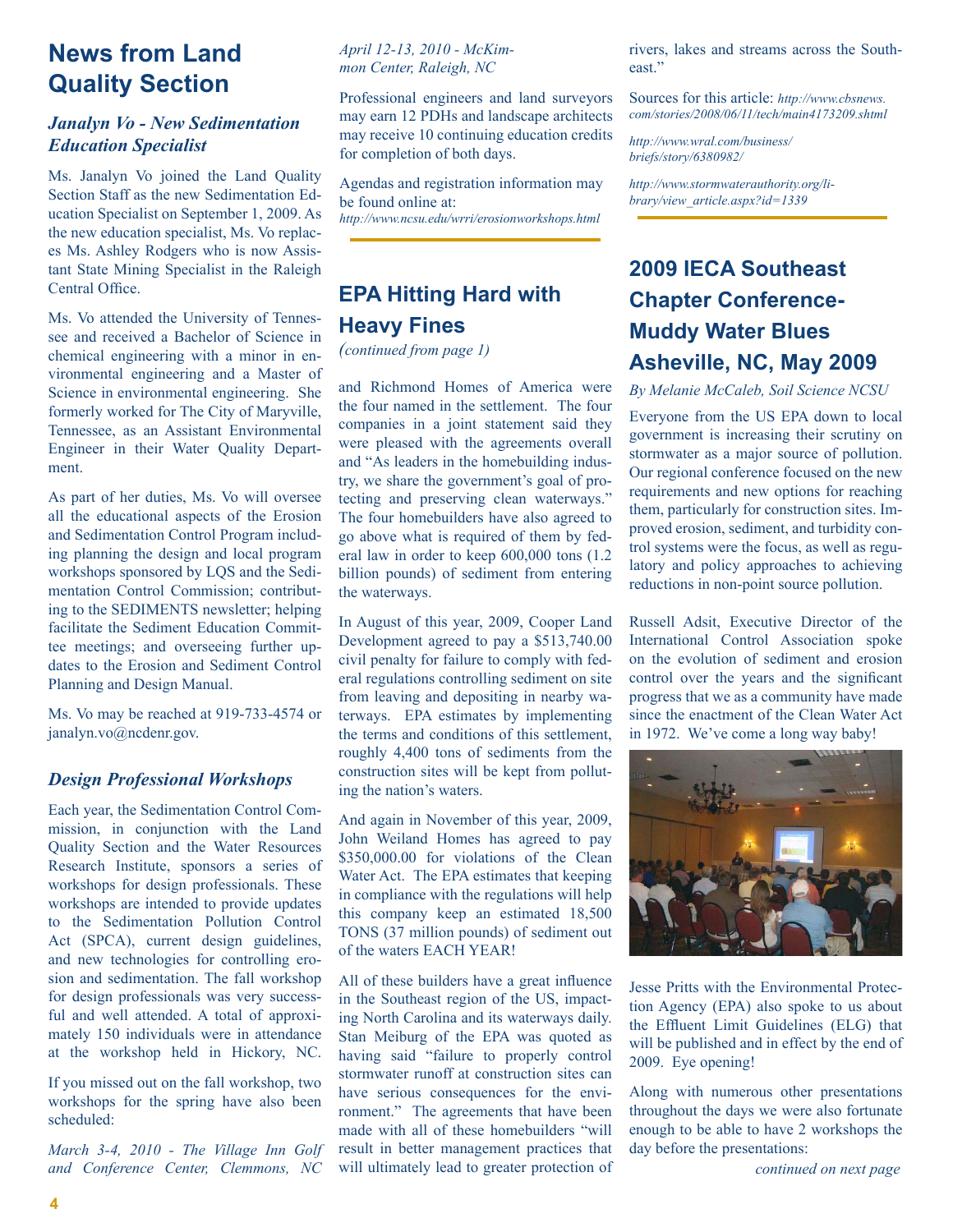### <span id="page-4-0"></span>**2009 IECA SE Chapter**

*(continued from page 4)*

1. How to Control Turbidity on Construction Sites - Dr. Richard McLaughlin, NC State University. This workshop was designed to provide practical information on the use of polymers for professionals involved in designing and managing erosion, sediment, and turbidity control on construction sites.

2. Certified Professional in Erosion and Sediment Control Review class - Ted Sherrod, NCDOT. This workshop was designed for attendees seeking certification.

Two optional field tours were offered:

"North Carolina Arboretum & Mountain Stream Restoration Project" which highlighted the efforts to minimize the effects of agriculture, roads and development on destabilizing our streams and to decrease erosion and habitat loss.

"Erosion and Sediment Control Demonstrations" which were presented at the Mountain Horticultural Field Station in Fletcher/ Mills River. Here the attendees were able to see erosion, sediment, and turbidity control products.

Overall, we had 194 people in attendance at this year's meeting. The programming and a great turnout are what made the conference such a success. Without the industry coming together, there would have been little chance for "swapping" of ideas and stories and that's what keeps our industry thriving. Thanks to all who attended and participated in the ongoing dialogue.  $\bullet\bullet$ 





*Tour #2- Erosion and Sediment control demonstrations.*

### **ASABE Annual Meeting - Vegetative Filter Strips**

The American Society of Agricultural and Biological Engineers (ASABE) had their annual international meeting in Reno, Nevada June 21-24, 2009. Papers presented at this meeting are often relevant to erosion and sediment control professionals, as highlighted below:

#### *Field Evaluations of Level Spreader-Vegetative Filter Strips to Improve Hydrology and Water Quality.* ASABE Paper No. 096025

*Ryan J. Winston and William F. Hunt, Biological and Agricultural Engineering Department, NC State University. Contact: ryan\_winston@ncsu.edu or Bill\_Hunt@ncsu.edu*

Traditional construction practices lead to degradation of watershed hydrology through increased flow in pipe networks, increased flow volumes, decreased groundwater recharge, and increased peak flow rates. Recent regulations in North Carolina have led to the use of level spreaders in combination with vegetative filter strips as an end-of-pipe method to reduce erosion and decrease stresses on riparian buffers from urban stormwater. A level spreader is designed to receive upslope pipe flow, and create downslope diffuse flow through a vegetated buffer. Little research has been done to evaluate their effectiveness. A total of four level spreaders were studied at two sites, Apex and Louisburg, NC. At each site, stormwater from small, impervious watersheds (0.4 ha or less) was conveyed to two level spreaders. Flow was released along the length of the level spreaders and into two vegetative filter strips. This study evaluated the hydrologic and water quality benefits of level spreader – vegetative filter strip systems. Differing buffer widths and vegetation types were studied. Hydrologic results show that flow volumes were reduced by 50% or more, and peak flow rates were reduced by 70% or more. The systems reduced TSS and sediment bound nitrogen and phosphorus forms. For example, at the Louisburg sites, 55% reductions in sediment and nutrients were measured. However, reconcentration of flow into channels in the forested buffers reduced potential effectiveness.

Additional resources and training:

Hathaway, J.M. and W. F. Hunt. Level Spreaders: Overview, Design, and Maintenance - Factsheet. *http://www.bae.ncsu.edu/stormwater/PublicationFiles/LevelSpreaders2006.pdf*

Hunt et al. On-line web courses and extension & research publications. h*[ttp://www.bae.ncsu.edu/people/faculty/hunt/#Extension](http://www.bae.ncsu.edu/people/faculty/hunt/#Extension)*

Hunt et al. Workshop series: Level Spreader Workshops**,** NC *[www.bae.ncsu.edu/stormwater/training.htm](http://www.bae.ncsu.edu/stormwater/training.htm)*

NC DENR, Division of Water Quality. 2007. Chapter 8: Level Spreaders: Stormwater Best Management Practices Manual. *http://h2o.enr.state.nc.us/su/documents/Ch08-LevelSpreaders\_002.pdf* v

## **IECA's Environmental Connection-The World's Largest Soil and Water Event!**

#### **February 16-20, 2009**

Hilton Anatole Hotel, Dallas, Texas USA



Over 4 days, Environmental Connection provides peer–reviewed education, products and technology which address eight technology sections:

- 
- 
- 
- Stormwater Management Wind Erosion Technology
- Slope Stabilization Wetlands Technology
- Stream Restoration Erosion and Sediment Control
- Vegetative Establishment Beach and Shoreline Stabilization
	-



Information or to register, go to: *<http://www.ieca.org/conference/annual/aboutec.asp>*